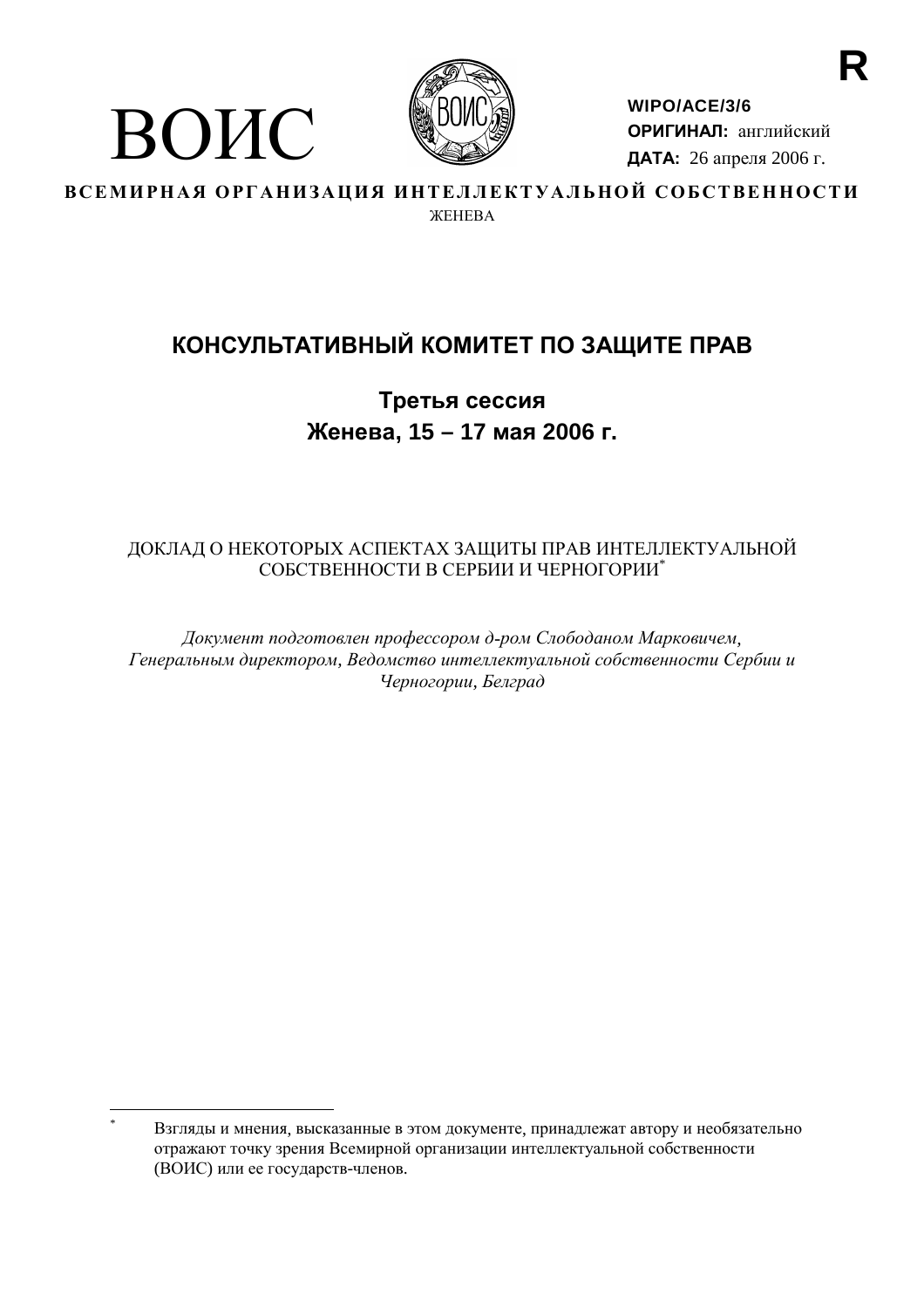## WIPO/ACE/3/6  $crp. 2$

# ЛОКЛАЛ О НЕКОТОРЫХ АСПЕКТАХ ЗАШИТЫ ПРАВ ИНТЕЛЛЕКТУАЛЬНОЙ СОБСТВЕННОСТИ В СЕРБИИ И ЧЕРНОГОРИИ

### 1. Введение

Сербия и Черногория является уникальным Союзным государством, в котором компетенция в области прав интеллектуальной собственности (далее: ПИС) разделена между Союзным государством и его государствами-членами: Сербией с одной стороны и Черногорией с другой. Охрана ИС входит в незначительное число областей, в которых Союзное государство имеет законодательную и административную власть: материально-правовые нормы в области ИС принимаются Парламентом Союзного государства, а Ведомство ИС, осуществляющее административное управление ПИС, является учреждением Союзного государства. Вместе с тем общее уголовное законодательство (уголовное право и правонарушения), а также законодательство, регулирующее судебную систему, публичное обвинение, административные проверки, полицейское и таможенное управление, осуществляется на уровне государств-членов Союзного государства.

Такое перекрестное разделение компетенции в значительной степени затрудняет правовую базу охраны ИС в Сербии и Черногории и делает менее эффективной защиту прав по сравнению с желательной ситуацией. Поэтому Ведомству ИС (являющемуся учреждением Союзного государства) не просто контролировать процессы развития и представлять себе ясную и правильную ситуацию с вопросами обеспечения защиты прав (которая регламентируется и осуществляется органами государств-членов Союзного государства).

|             | Союзное государство | Сербия             | Черногория         |  |
|-------------|---------------------|--------------------|--------------------|--|
| Реальная    | Материально-        | Пересмотренный     | Пограничные меры   |  |
| ситуация    | правовые нормы в    | уголовный кодекс   | (способствующие    |  |
|             | области ИС          | (способствующий    | функционированию   |  |
|             | (способствующие     | функционированию   | таможенных         |  |
|             | функционированию    | органов публичного | органов)           |  |
|             | гражданских судов)  | обвинения и        |                    |  |
|             |                     | уголовных судов)   |                    |  |
|             |                     |                    |                    |  |
|             |                     | Пограничные меры   | Закон,             |  |
|             |                     | (способствующие    | разрешающий        |  |
|             |                     | функционированию   | проводить проверки |  |
|             |                     | таможенных         | с целью            |  |
|             |                     | органов)           | обеспечения        |  |
|             |                     |                    | защиты прав ИС     |  |
| Все еще в   |                     | Закон,             | Пересмотренный     |  |
| процессе    |                     | разрешающий        | уголовный кодекс   |  |
| становления |                     | проводить проверки |                    |  |
|             |                     | с целью            |                    |  |
|             |                     | обеспечения        |                    |  |
|             |                     | защиты прав ИС     |                    |  |

Тем не менее, в следующей таблице делается попытка показать реальную правовую ситуацию в Сербии и Черногории: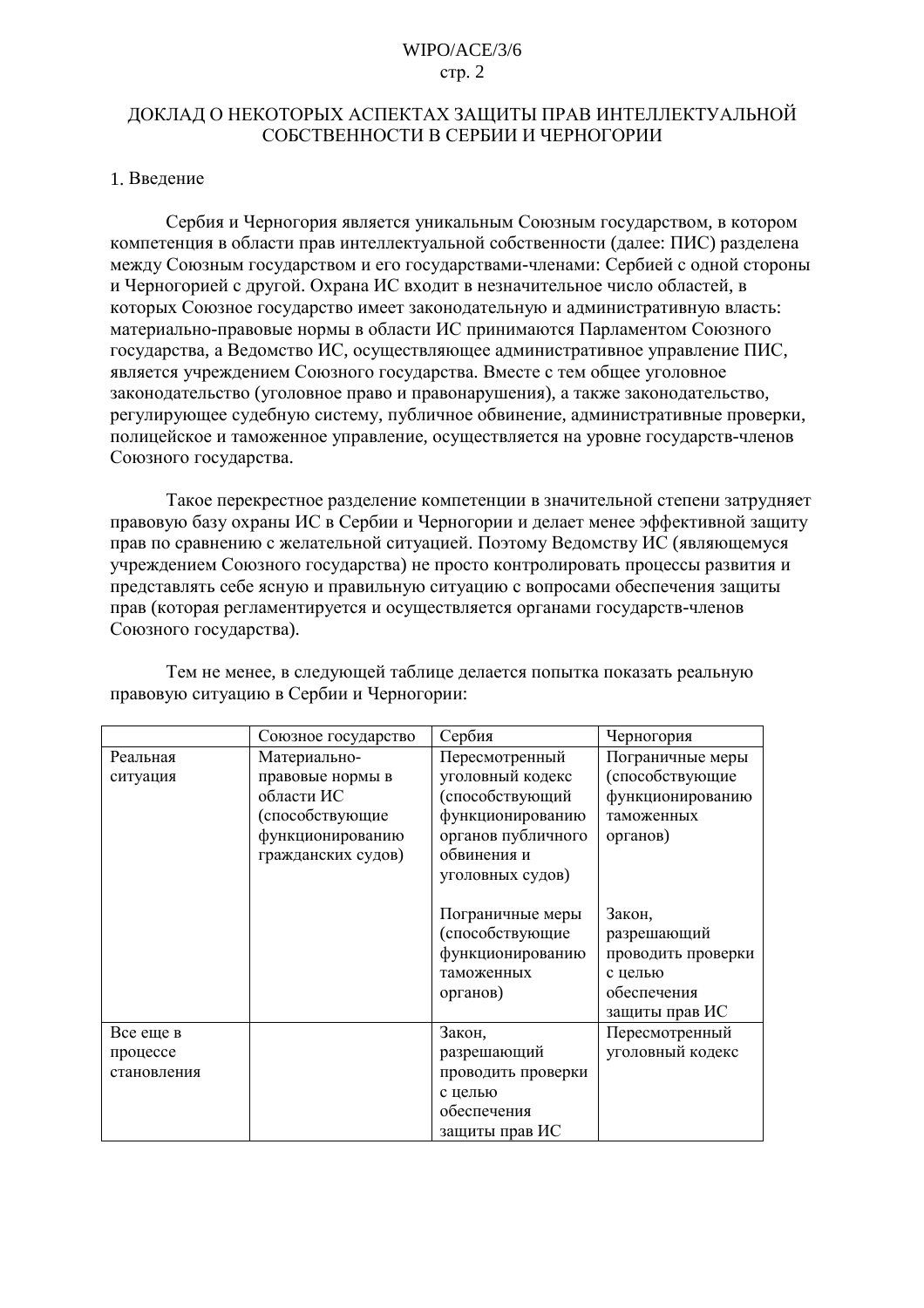### $WIPO/ACE/3/6$ стр.  $3$

#### 2. Некоторые соображения в отношении законодательства

2.1. Законодательство в сфере ПИС

2.1.1. Защита прав в рамках гражданского судопроизводства

Материально-правовые нормы в области ИС, которые предоставляют гражданским судам правовое основание действовать в случаях нарушения ПИС. соответствуют требованиям Соглашения ТРИПС. Кроме того, имеется ряд новых положений, которые, по моему мнению, в значительной мере способствовали более эффективной защите прав: во-первых, в области авторского права и смежных прав введена общая презумпция права собственности:

Если имя истца указано на копии или иной форме материального воплощения произведения автора, либо объекте смежного права, он считается владельцем авторского права на это произведение или этот объект смежного права, если не доказано противное.

Эта опровержимая презумпция права собственности стала инструментом для целого ряда тяжб на рассмотрении суда, когда истцы, особенно владельцы авторского права на программное обеспечение, сталкиваются с проблемами при доказывании их статуса в качестве правопреемников действительных (со)авторов произведения. Очевидное перекладывание бремени доказывания права собственности вызвало негативную реакцию среди некоторых юристов, поскольку это ставит под вопрос общие нормы бремени доказывания в судебном процессе по гражданскому делу. Однако практические эффекты указанного положения оправдали его существование, оставляя немного места для дальнейшей критики.

Во-вторых, во всех областях ИС более строгими стали нормы, относящиеся к возмещению ущерба правообладателя:

Если нарушение было предпринято преднамеренно или в результате грубой небрежности, истец может, вместо возмещения материального ущерба, требовать от ответчика вознаграждения вплоть до трехкратной суммы от той, которая была бы выплачена в случае законного использования конкретного охраняемого объекта.

Это положение имеет очевидные элементы штрафных убытков, представляющих собой средство, незнакомое традиционному гражданскому праву в континентальной Европе. Его включение в законы ИС Сербии и Черногории вызвало хорошо обоснованные возражения, подчеркивающие разрыв между санкциями согласно гражданскому праву (служащими для возмещения ущерба) и санкциями согласно уголовному праву (направленными на наказание противозаконного поведения). Тем не менее, указанное положение показало довольно хорошие результаты на практике, помогая судам преодолеть их традиционную осторожность и сдержанность при определении суммы ущерба, превосходящей ту сумму, которая может быть установлена на основе документального доказательства.

### 2.1.2. Защита прав в рамках уголовного судопроизводства

Олним из основных препятствий к более эффективной зашите авторского права и смежных прав в рамках уголовного судопроизводства в Сербии и Черногории была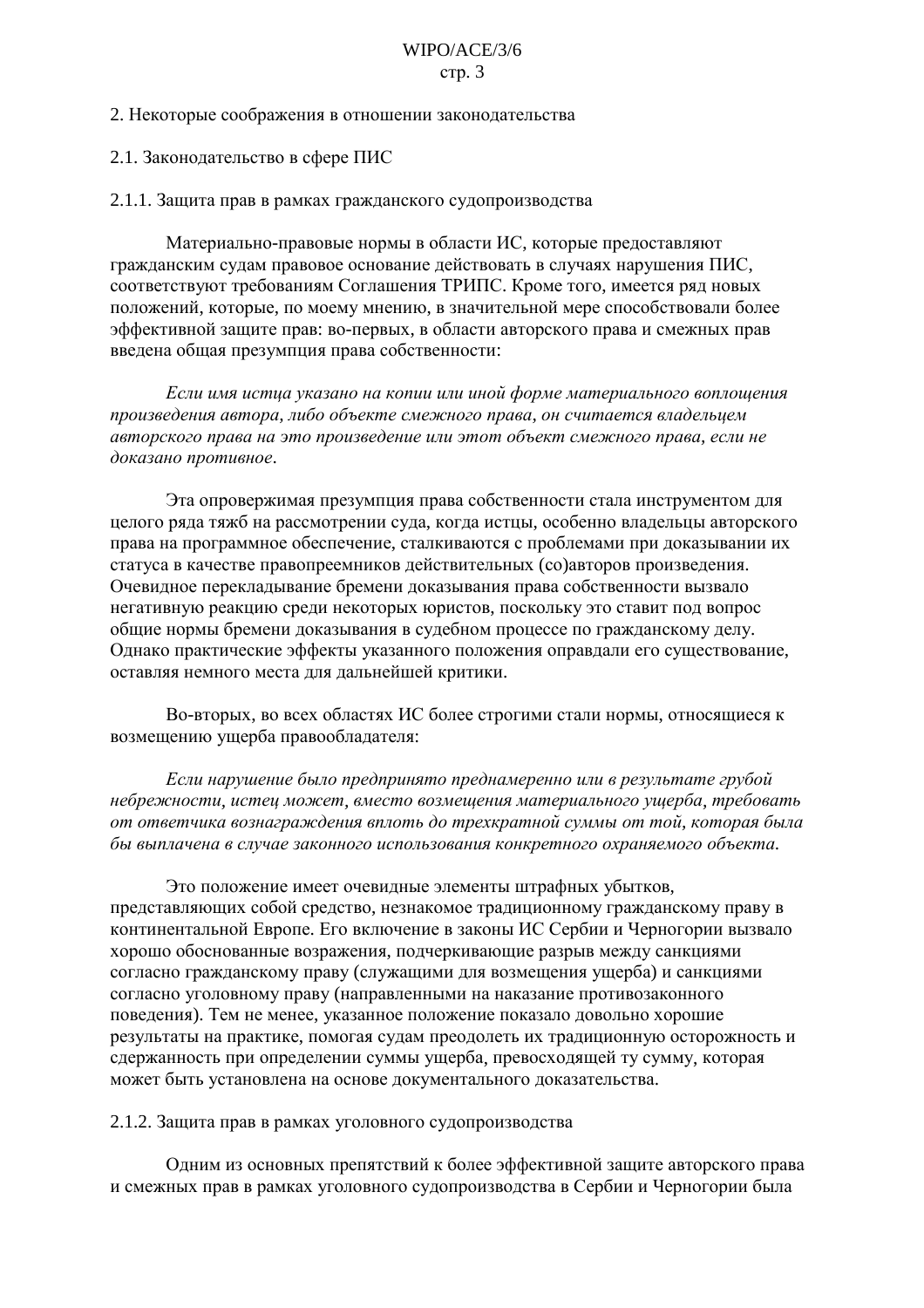## WIPO/ACE/3/6  $crp. 4$

норма, в соответствии с которой уголовные нарушения в этой области могли преследоваться в судебном порядке только на основании частного иска пострадавшей стороны. Поскольку позиция частного обвинителя не позволяла ему/ей провести эффективную процедуру сбора доказательств, у владельцев авторского права полностью отбивалась охота прибегать к защите в уголовных судах.

Ситуация в Сербии изменилась после принятия в 2005 г. пересмотренного Уголовного колекса, который предусматривает публичное обвинение *ex officio* за совершение уголовных преступлений во всех областях ИС. Такой подход, коренным образом улучшающий положение правообладателей, привел к заметному росту числа уголовных преследований и уголовных дел.

В настоящее время в Черногории все еще применяется старый принцип частного обвинения, однако проект пересмотренного Уголовного кодекса Черногории предусматривает частное обвинение ex officio.

#### 2.1.3. Защита прав в рамках административного судопроизводства

Опыт борьбы с относительно примитивными (но широко распространенными) формами пиратства в области авторского права, смежных прав, товарных знаков, географических указаний и промышленных образцов показал, что административная защита обладает потенциалом быть наиболее эффективным и наиболее высоко ценимым средством среди правообладателей.

Поэтому необходимо иметь законодательство, которое позволяет различным административным органам (особенно инспекционным органам и таможенным службам) действовать как *ex officio*, так и по ходатайству в случаях нарушения ПИС.

Что касается таможни, в Сербии (2003 г.), а также в Черногории (2002 г.) был сделан «прорыв» после принятия норм, предусматривающих пограничные меры в соответствии со стандартами ТРИПС.

Черногория также сделала крупный шаг вперед, приняв специальный закон, регулирующий обеспечение защиты прав ИС, который действует с 1 января 2006 г. Больше, чем что-либо иное, недавнее начало применения этой нормы права существенно изменило анти-пиратскую ситуацию в Черногории.

Аналогичная норма права все еще не принята в Сербии, однако соответствующий проект закона уже проходит парламентскую процедуру принятия.

#### 2.2. Смежное законодательство

Обеспечение защиты ПИС должно, где только возможно, также опираться на законы, регулирующие вопросы, отличные от ИС, но смежные с нею.

Превосходным примером такого подхода является принятие и начало исполнения закона об эфирном вещании, как в Сербии, так и Черногории. В обеих странах предоставление лицензии на эфирное вещание обусловлено предварительной регистрацией объектов авторского права и смежных прав между органом эфирного вещания и существующими организациями коллективного управления этими правами.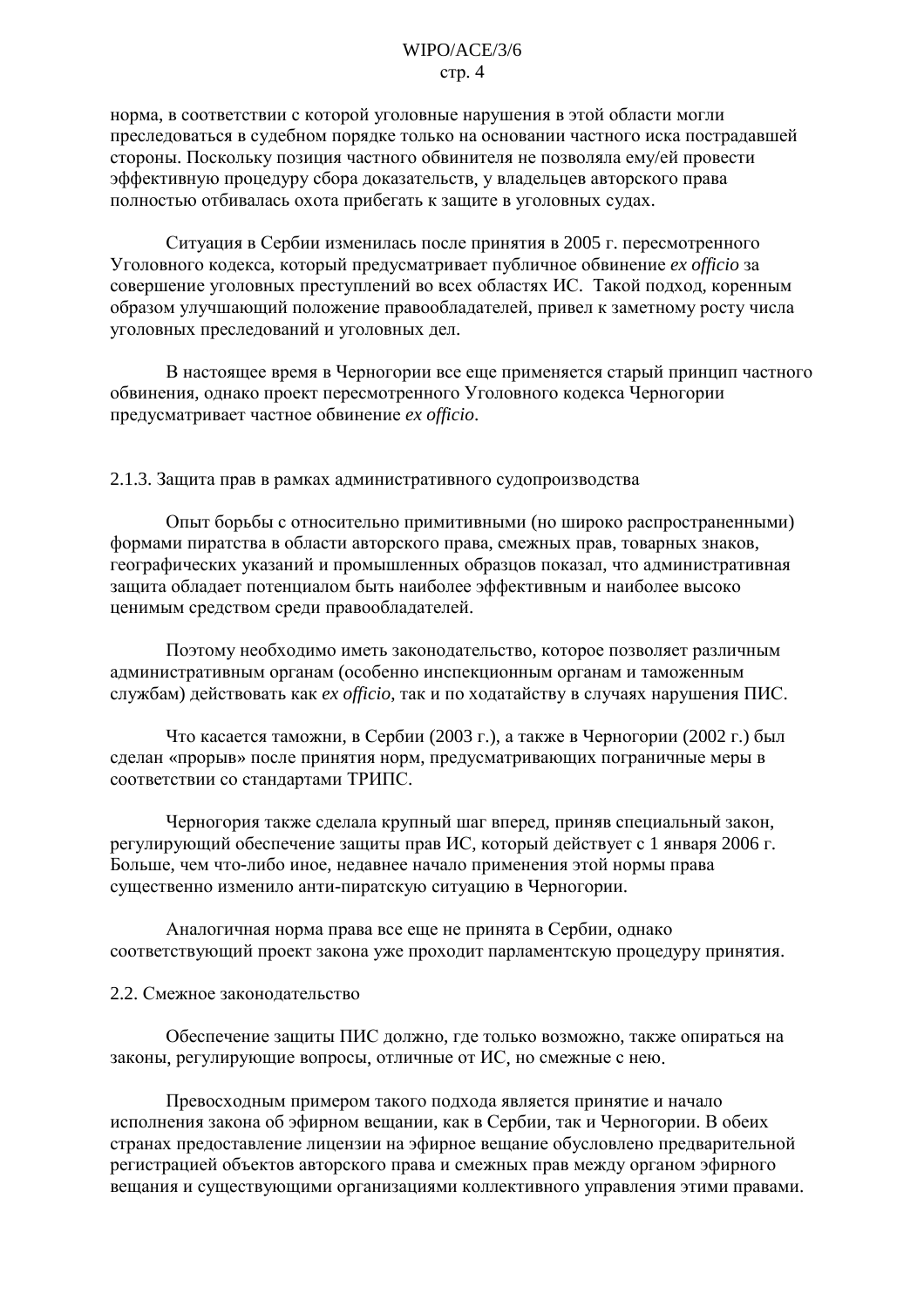Кроме того, серьезные и повторные нарушения авторского права и смежных прав получившим лицензию органом эфирного вещания могут побудить Агентство эфирного вещания к принятию различных мер (предупреждение, штрафование), включая отзыв лицензии.

Эти законодательные инициативы в значительной мере помогли в установлении более высокого уровня порядка в области коллективного управления авторским правом и смежными правами, что было бы невозможно в условиях применения только судебного спора и уголовного преследования.

Другим примером является Сербия, в которой в 2005 г. принят новый закон о рекламе: рекламодатель должен предоставить органу эфирного вещания или издателю документ, содержащий согласие физических и юридических лиц, чей «гудвил» упоминается в рекламном объявлении. Такая обязанность может стать средством предотвращения нарушений права на товарный знак или торговое наименование.

3. Некоторые данные относительно действенности защиты ПИС в рамках уголовного и административного судопроизводства в Сербии

| Год            | Число<br>уголовны<br>X<br>обвинени<br>й | Число<br>уголовны<br>X<br>преступл<br>ений | Число лиц         |                 | Число<br>временно                          | Число<br>временно                                |
|----------------|-----------------------------------------|--------------------------------------------|-------------------|-----------------|--------------------------------------------|--------------------------------------------------|
|                |                                         |                                            | Подозревае<br>мых | Задержан<br>ных | конфискован<br>ных<br>пиратских<br>товаров | конфискован<br>ных<br>инструменто<br>в и средств |
|                |                                         |                                            |                   |                 |                                            |                                                  |
| 2002           | 136                                     | 151                                        | 142               |                 | 716931                                     | 40                                               |
| 2003           | 257                                     | 281                                        | 258               | $\Omega$        | 107413                                     | 126                                              |
| 2004           | 750                                     | 915                                        | 707               | $\Omega$        | 418290                                     | 728                                              |
| 2005           | 1205                                    | 1535                                       | 1201              | 23              | 353823                                     | 1736                                             |
| $2006$ (I-III) | 203                                     | 233                                        | 197               | 2               | 38460                                      | 41                                               |
| Итого          | 2551                                    | 3115                                       | 2505              | 26              | 1634917                                    | 2671                                             |

## 3.1. Отчет полиции об анти-пиратской деятельности

## 3.2. Отчет государственного обвинителя в Белграде

Имеющиеся статистические данные показывают, что из возрастающего общего числа уголовных обвинений только 50% приводят к вынесению обвинительных актов. Из общего числа обвинительных актов около 70% приводят к вынесению вердиктов, 90% из которых представляют собой отсрочки исполнения приговора или наказания.

Небольшой процент приговоров или наказаний, отсроченных исполнением, при чем все они представляют собой штрафы, может быть показателем карательной политики in Сербии и Черногории, все еще отражающим позицию, согласно которой нарушения ПИС не приносят значительного вреда обществу.

## 3.3. Отчет Сербского таможенного управления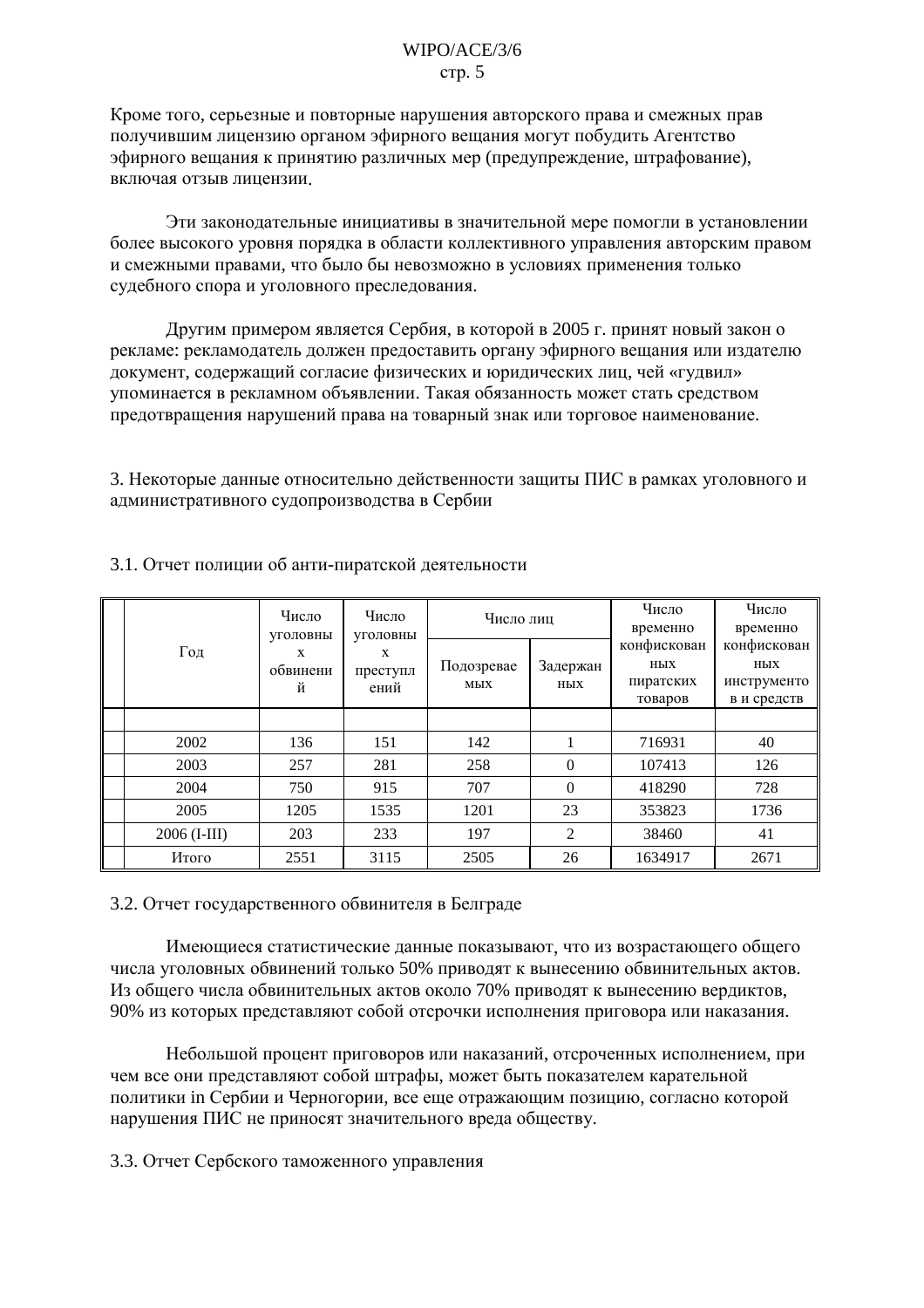|  | Заявки на охрану ИС |       |         | Прекращение таможенных процедур |                            |                           |                          |            |                           |                          |
|--|---------------------|-------|---------|---------------------------------|----------------------------|---------------------------|--------------------------|------------|---------------------------|--------------------------|
|  |                     |       |         |                                 | По просьбе правообладателя |                           |                          | ex officio |                           |                          |
|  | Год                 | Всего | Приняты | Отклоне<br>HЫ                   | Всего                      | Задержа<br>нные<br>товары | Отпуще<br>нные<br>товары | Всего      | Задержа<br>нные<br>товары | Отпуще<br>нные<br>товары |
|  | 2004                | 17    | 11      | 6                               | 24                         | 21                        |                          |            |                           |                          |
|  | 2005                | 57    | 55      |                                 | 213                        | 149                       | 64                       | 92         | 54                        | 38                       |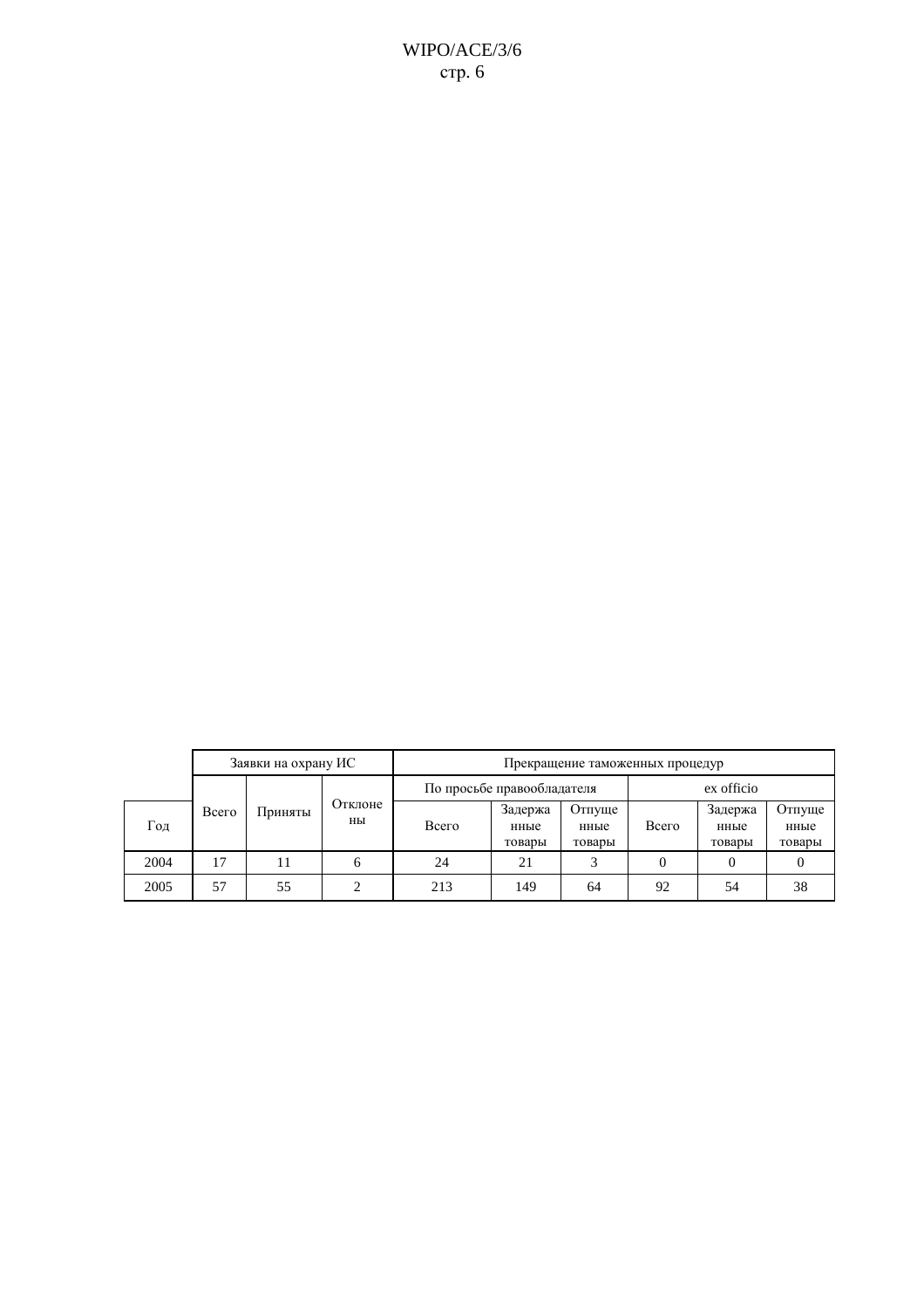#### Товары, подготовленные к уничтожению:

| Вид товаров      | Количество<br>товаров |      | Вид товаров                                 | Количество<br>товаров |                       |
|------------------|-----------------------|------|---------------------------------------------|-----------------------|-----------------------|
| Спортивная обувь | 27 981                | пар  | Костюмы                                     | 67                    | ШТУК                  |
| Тренировочные    | 12 074                | ШТУК | Ботинки                                     | 16                    | пар                   |
| костюмы          |                       |      |                                             |                       |                       |
| Футболки         | 2539                  | ШТУК | Элементы питания для мобильных<br>телефонов | 3 3 2 4               | ШТУК                  |
| Куртки           | 68                    | ШТУК | Дисплеи для мобильных телефонов             | 170                   | ШТУК                  |
| Тенниски         | 1756                  | ШТУК | Корпуса для мобильных телефонов             | 2636                  | штук                  |
| Джерси           | 619                   | ШТУК | Панели для мобильных телефонов              | 1686                  | ШТУК                  |
| Носки            | 9996                  | пар  | Зарядные устройства для мобильных           | 799                   | ШТУК                  |
|                  |                       |      | телефонов                                   |                       |                       |
| Кепки            | $\overline{7}$        | ШТУК | Автомобильные аккумуляторы                  | 400                   | ШТУК                  |
| Футбольные мячи  | 170                   | ШТУК | Кабели для передачи данных                  | 45                    | штук                  |
| Джинсы           | 26                    | ШТУК | Футляры/чехлы<br>мобильных<br>ДЛЯ           | 683                   | ШТУК                  |
|                  |                       |      | телефонов                                   |                       |                       |
| Шорты            | 50                    | ШТУК | Наушники с микрофоном                       | 45                    | ШТУК                  |
| Пояса            | 564                   | ШТУК | Топливные фильтры                           | 475                   | ШТУК                  |
| Этикетки         | 39 497                | ШТУК | Масляные фильтры                            | 500                   | ШТУК                  |
| Туфли            | 88                    | пар  | Элементы питания                            | 3 600                 | комплект<br><b>OB</b> |

#### 4. Основные проблемы в сфере защиты ПИС

#### 4.1. Недостаточная восприимчивость правительства к вопросам, касающимся ИС

Опыт в странах, лобившихся положительных результатов в охране ПИС. показал, что в отсутствие хорошо обдуманной и официально принятой национальной стратегии в области ИС в качестве средства экономического и социального развития перспективы прогресса в этом вопросе весьма ограничены.

Осведомленность правительств Союзного государства, Сербии и Черногории, о значении ПИС возникает главным образом в результате контактов и переговоров с международными организациями и зарубежными политическими и экономическими партнерами. Нынешние переговоры с представителями Европейского союза в отношении заключения Соглашения о стабилизации и ассоциации, с одной стороны, и представителями Всемирной торговой организацией о вступлении в ВТО, с другой стороны, оказали значительное влияние на гармонизацию законов и различных действий, направленных на совершенствование системы защиты ПИС. Вместе с тем все еще отсутствует политическое видение или решимость правительств в разработке системного и институционального подхода к решению проблем в области охраны ПИС или, по меньшей мере, в поддержку такого подхода.

Некоторые причины такого неудовлетворительного положения связаны с тем, что в Союзном государстве нет учреждения, осуществляющего деятельность на национальном уровне, поскольку только государства-члены Сербия и Черногория правоспособны действовать в национальном масштабе. Это обстоятельство не дает возможности Ведомству ИС Союзного государства играть существенную роль в формулировании национальной стратегии в области ИС, хотя Ведомство ИС является единственным учреждением в стране, которое обладает опытом решения такой задачи.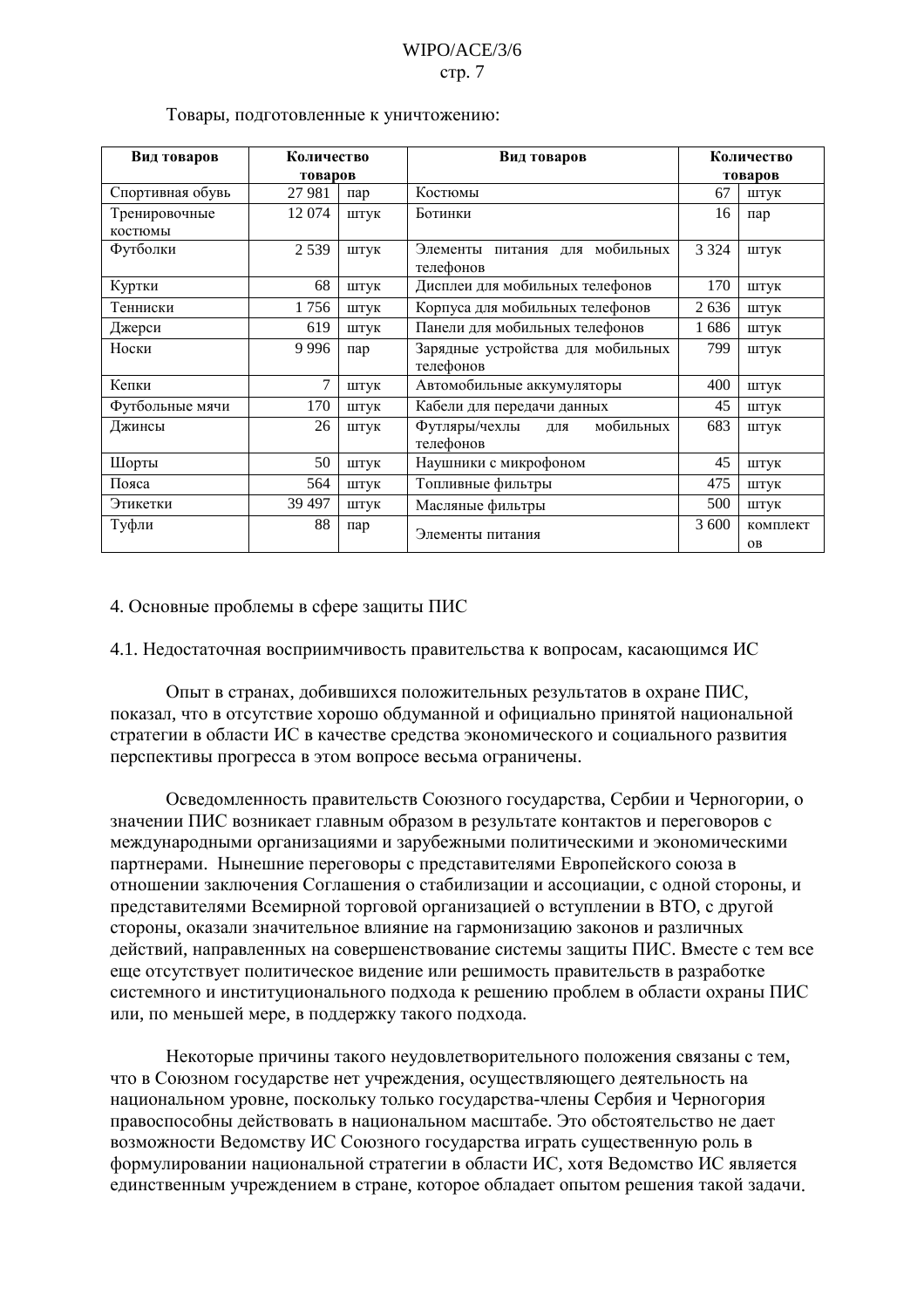## WIPO/ACE/3/6  $crp. 8$

В тоже время правительства Сербии и Черногории на протяжении нескольких лет занимаются решением основных политических вопросов, таких как статус Косово и референдум по вопросу независимости Черногории. Поэтому трудно ожидать каких-то радикальных улучшений до решения основных политических проблем. Большинство других проблем, освещаемых в этом документе, представляют собой простой продукт продолжающегося политического кризиса. Их решение в настоящее время означает не изобретения колеса, а всего лишь самоподготовку к периоду после завершения кризиса.

#### 4.2. Недостаточная специализация судов в вопросах, касающихся ИС

В Сербии и Черногории большое число судов правомочны рассматривать вопросы, относящиеся к ИС, в разных инстанциях. Это обстоятельство является большим препятствием для повышения эффективности судейской системы. Поскольку дела в сфере ИС требуют специальных юридических знаний, многие виды деятельности по подготовке судей финансировались и осуществлялись международными, зарубежными и местными организациями и специалистами. Эта деятельность просто не могла привести к удовлетворительному результату ввиду неспособности организатора выявить ограниченный круг судей, занимающихся делами, связанными с ПИС, и желающих заниматься ими в ближайшем будущем.

Для достижения положительных результатов в обучении (как это произошло в органах таможни, где достаточна успешная подготовка проведена в относительно небольших группах сотрудников, занимающихся вопросами, касающимися ИС), представляется необходимым условием некоторая специализация представителей судейского корпуса в области ИС. В последнее время ряд специалистов предлагают решить вопрос относительно сосредоточения территориальной юрисдикции судов в вопросах ИС только в 2-4 судах в стране. Однако правительства все еще безразличны к этой проблеме, и поэтому работа по подготовке судей остается весьма дорогостоящим и неэффективным мероприятием.

#### 4.3. Недостаточная осведомленность общественности

Как и в целом ряде других сфер государственных интересов, неосведомленность является основным врагом прогресса. Хотя вопрос ПИС сегодня освещается в средствах массовой информации чаще, чем в прошлые годы, все дело в том, что культура ПИС далека от развитой в Сербии и Черногории. Для того чтобы стать более осведомленной о ПИС и их значении, по моему мнению, общественности необходимо встретиться с критической массой домицилированных правообладателей, демонстрирующих эффективность ПИС в качестве экономического средства, с помощью которого создаются новые рабочие места, выпускается новая продукция, образуется бюджетный доход, повышается качество жизни. Поэтому содействие экономическому использованию ПИС должно превалировать над содействием информационной шумихе о том, что нарушители ПИС могут быть заключены в тюрьму на срок до пяти лет.

Что действительно необходимо - так это координированные действия, осуществляемые и поддерживаемые правительствами, Ведомством ИС и промышленными кругами в целях выявления экономического потенциала ПИС, а также запрета их нарушения. Представляется, что действительная шумиха по поводу ПИС больше касается призыва к принятию репрессивных мер по отношению к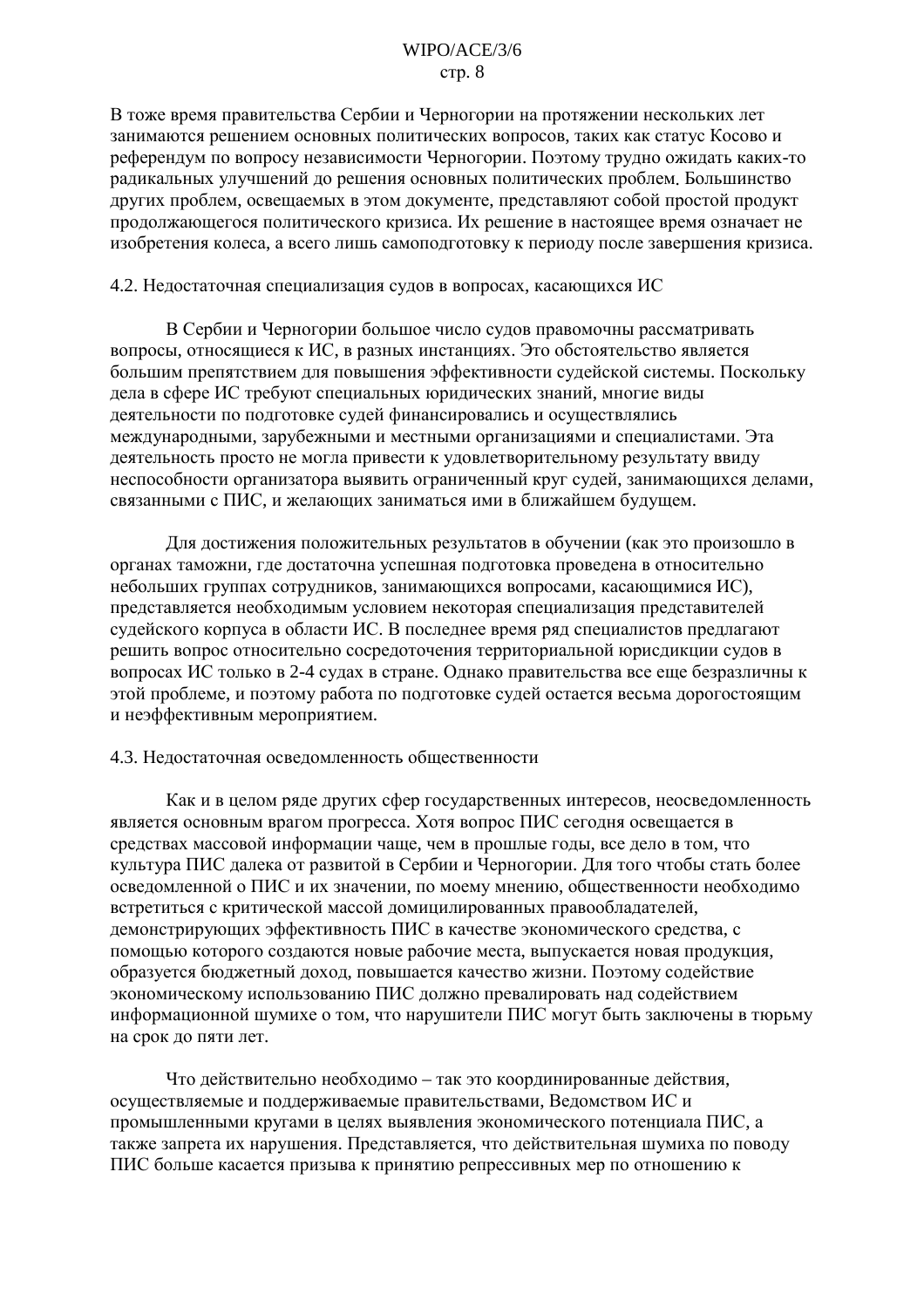нарушителям, что, вероятно, и есть причиной того, почему эта шумиха все еше не мало касается широкой публики.

В настоящее время Ведомство ИС Сербии и Черногории является единственным учреждением, понимающим и поддерживающим деятельность, направленную на улучшение информированности общественности, в качестве своей подлинной миссии. Однако при выполнении этой миссии Ведомство весьма ограничено своими скромными алминистративными функциями.

Конкретными действиями Ведомства являются:

- Ответ на приглашение принять участие в мероприятиях (семинарах, выставках,  $\mathbf{r}$ ярмарках и т.д.), проводимых другими организациями (местными торговопромышленными палатами, компаниями, профессиональными ассоциациями, университетами и т.д.) для обсуждения вопросов ИС;
- Проведение ежегодных социальных мероприятий, приуроченных к Международному дню ИС. По этому случаю в определенной среде школе проводится конкурс на лучшую письменную работу по теме, связанной с ИС, с присуждением наград. Эта деятельность обычно освещается в СМИ и дает редкую возможность Ведомству ознакомить широкую публику с информацией общего характера;
- По традиции каждый год Ведомство вручает Награду ВОИС за лучшее изобретение. В прошлом году Ведомство также вручило Награду ВОИС за творческую деятельность - мероприятие, которое освещалось во время проведения вечернего шоу по национальному телевидению.

Вместе с тем, судя по достигнутым результатам, нет причин для удовлетворенности. Вся упомянутая деятельность по ее качеству и размаху ниже того уровня, который необходим.

## Выволы

- 1. Эффективность защиты ПИС находится в пропорциональной зависимости от внимания, уделяемого правительством этому вопросу. Если правительство не привержено задаче эффективного обеспечения защиты прав, мало пользы в том, что решением данного вопроса занимаются самостоятельно государственные организации, такие как суды, инспекционные органы, таможенные службы, полиция и Ведомство интеллектуальной собственности.
- 2. Задача обеспечения эффективной защиты ПИС должна быть частью более широкой национальной стратегии в области ИС в качестве средства социальноэкономического развития, а также частью национальной политической программы. Такая стратегия должна привести, помимо прочего, к созданию институционального разделения и специализации деятельности в этой области.
- 3. Защита ПИС в значительной мере зависит от качества законодательства. Приветствуются прагматичные законодательные решения, а также те подходы, при которых ИС косвенно охраняется законами, регламентирующими вопросы, отличные от ИС, но смежные с нею, такими как закон об эфирном вещании, закон о рекламе и т.д.